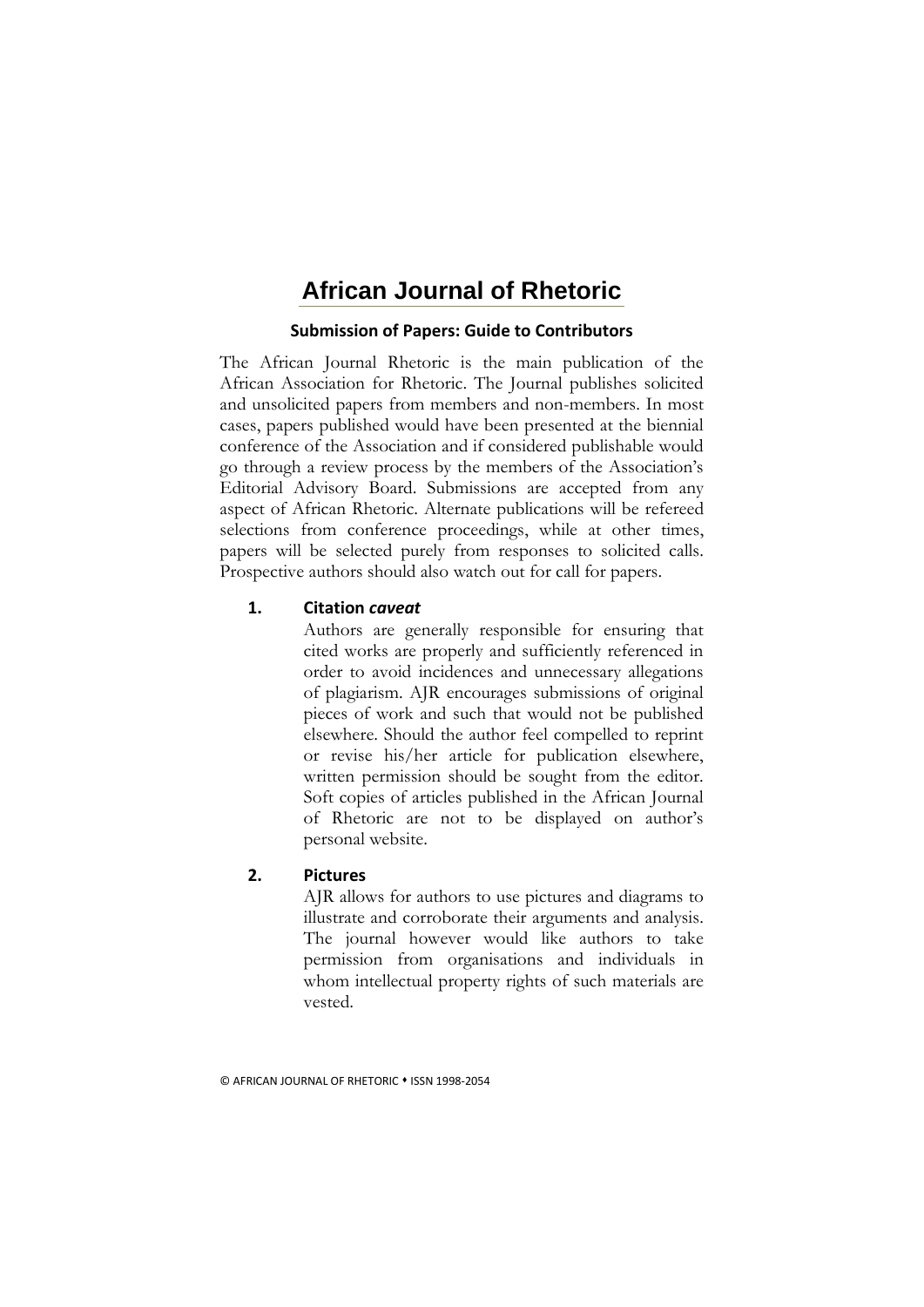#### **3. Quotation**

Authors should ensure that quotations are not very long. If the quotation is less than three lines it should be embedded in the main text, otherwise it should be indented e. g.

#### In Kinneavy (2002: 71) Aristotle asserts:

The Orator persuades by moral character when his speech is delivered in such a manner as to render him worthy of confidence. . . But his confidence must be due to the character; for it is not the case, as some writers of rhetorical treatises lay down in their "Art," that the worth of the orator in no way contributes to his powers of persuasion; on the contrary, moral character, so to say, constitutes the most effective methods. (Arist. 1.2.4. [1365a5-15])

# **4. Footnote:**

References and comments could be inserted in a footnote. While it is important to supply relevant references for all ideas and views that are not generated by the author, AJR would appreciate footnotes that are reasonably long/short.

Footnote references should be supplied as follows: 1 Suberu 2007: 97.

<sup>1</sup> For refractions of rhetoric see, Wallman 1981: 113-139.

 $<sup>1</sup>$  For the training of a young man in Rome, see</sup> Treble and King 1947: 54-65, Clark 1957: *passim*.

# **5. Bibliography:**

AJR encourages Authors to supply Bibliographical references at the end of paper. Bibliographical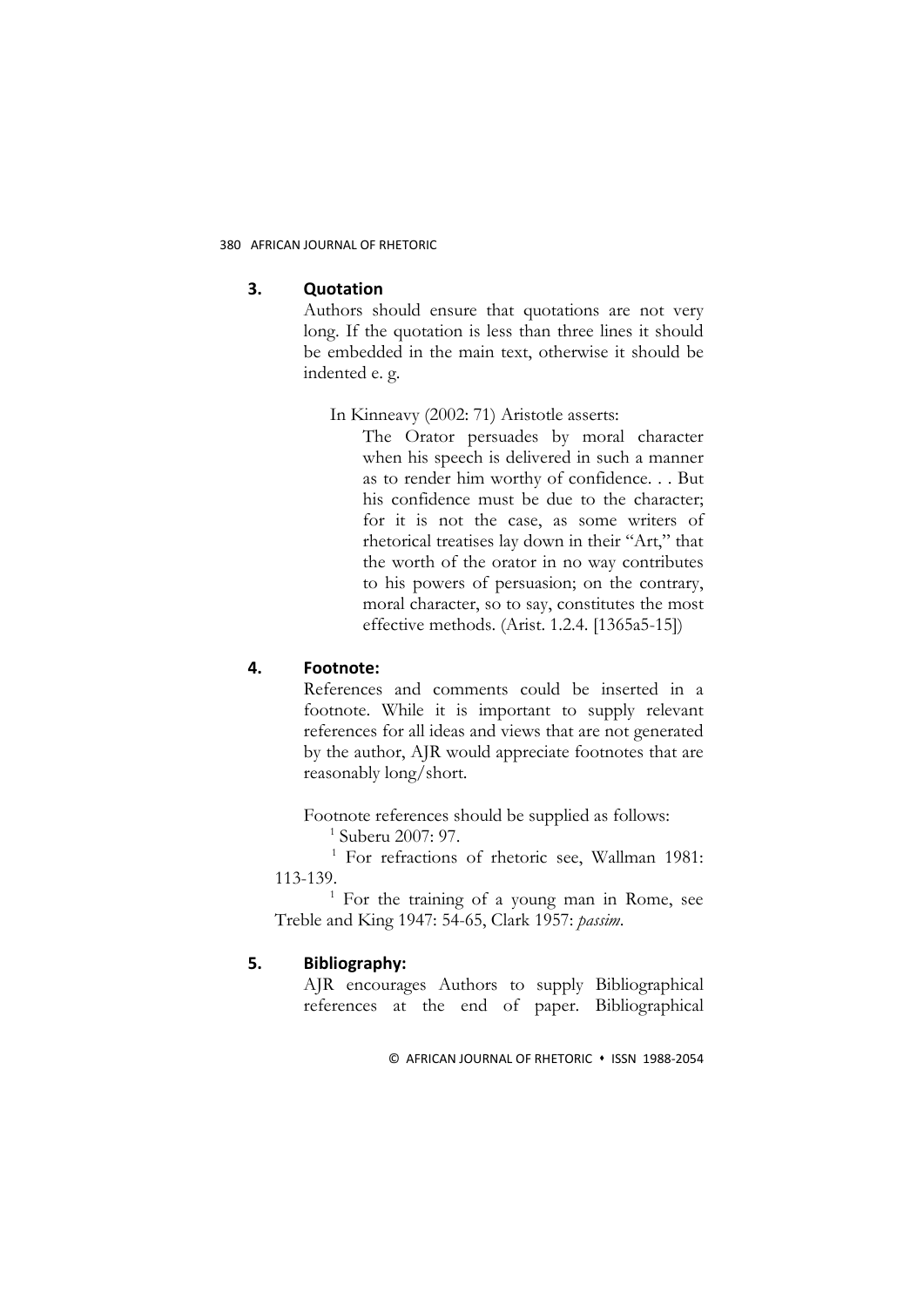references should adopt the following sequence: Author Date Title location publisher

Habermas, J. (1989) *The Structural Transformation of the Public Sphere*. Cambridge: Polity.

- Suberu, R. (2007) 'Nigeria's Muddled Elections.' *Journal of Democracy* Vol. 18.4: 95-110.
- Gardner, E. (2001) 'The Role of the Media in Conflicts.' Luc Reychler and Thania Paffenholz (eds) *Peacebuilding: A Field Guide.* Colorado: Lynne Rienner Publication.

#### **6. On Wikipedia and Ask website**

While Wikipedia and Ask websites provide easy access to information, and sometime serve as crucial 'academic' source, the prevalent idea of anonymity in these publishing platforms negates the notion of authority that is the bedrock of good scholarship. AJR discourages citation of these websites, except of very rare occasions. AJR encourages its contributors to reference credible academic sources.

# **7. YouTube citation**

YouTube is also a relevant source particularly for citing sources for rhetorical delivery. If you are using YouTube videos, ensure you give the URL as well as the frame number or time within the video when the quotation occurs.

### **8. Spacing:**

When preparing papers for submission, the body of the text should be 1.5 spacing and left margin should be 2.54''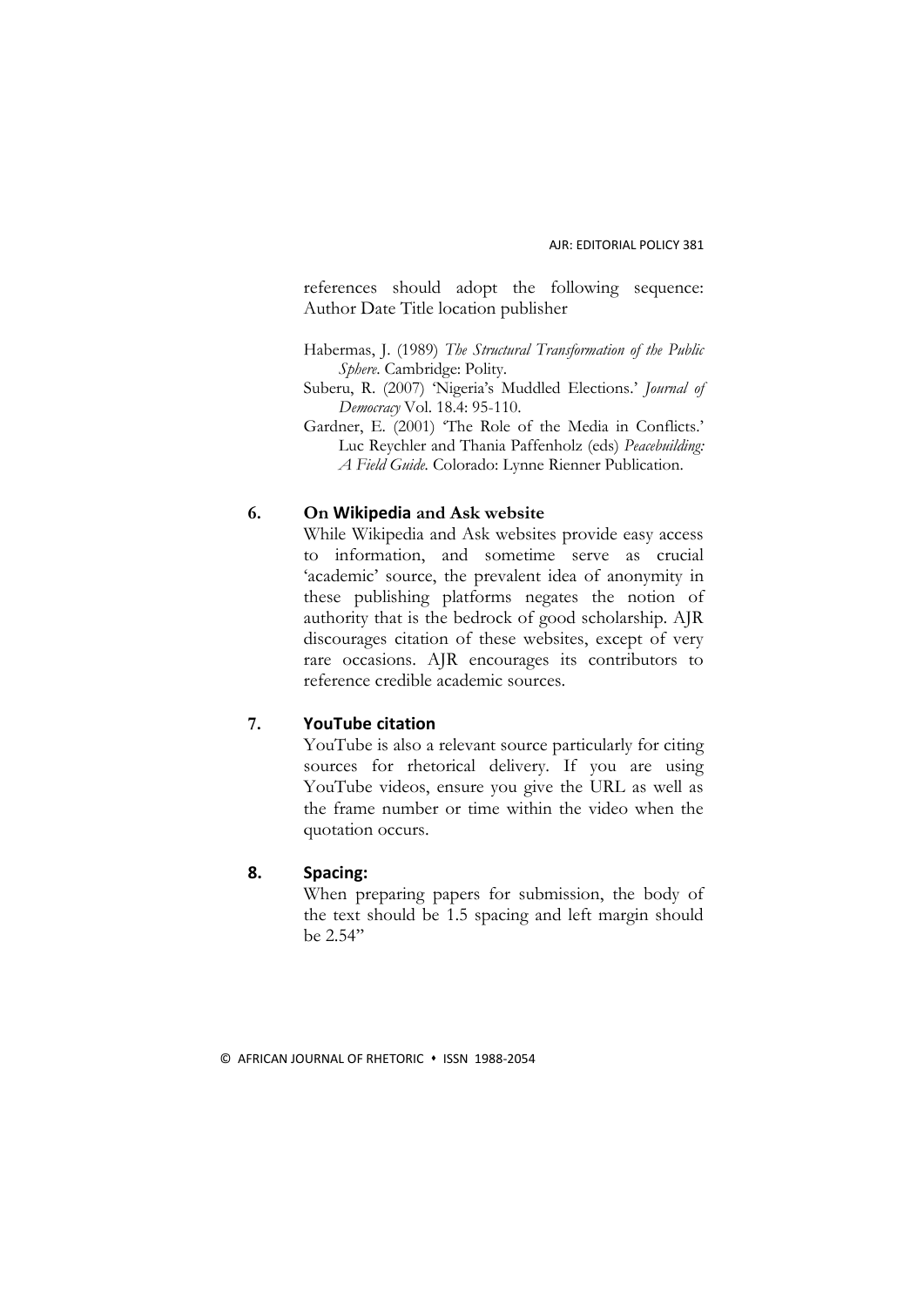#### **9. Length:**

AJR believes that authors should be given sufficient space to articulate themselves. However, authors are encouraged not to exceed six thousand words (6000). Authors whose papers exceed this length may be asked to shorten their papers before they are sent out for refereeing.

# **10. Foreign language:**

Papers would be accepted in French and Portuguese. However, abstract must be supplied in both English language and the compositional language.

# **11. Speeches:**

Since much of what we do relate to speeches, we advise authors to use edited version of speeches as much as possible. In case of transcription, authors should number the paragraphs for reference purposes. For example:

1) FELLOW Nigerians, we give praise and honour to God Almighty for this day specially appointed by God Himself. Everything created by God has its destiny and it is the destiny of all of us to see this day.

2) Twelve months ago, no one could have predicted the series of stunning events that made it possible for democratic elections to be held at the Local Government level, the State level, and culminating in the National Assembly Elections. . . (Paragraph numbering mine)

NB: The journal favours mostly Harvard style.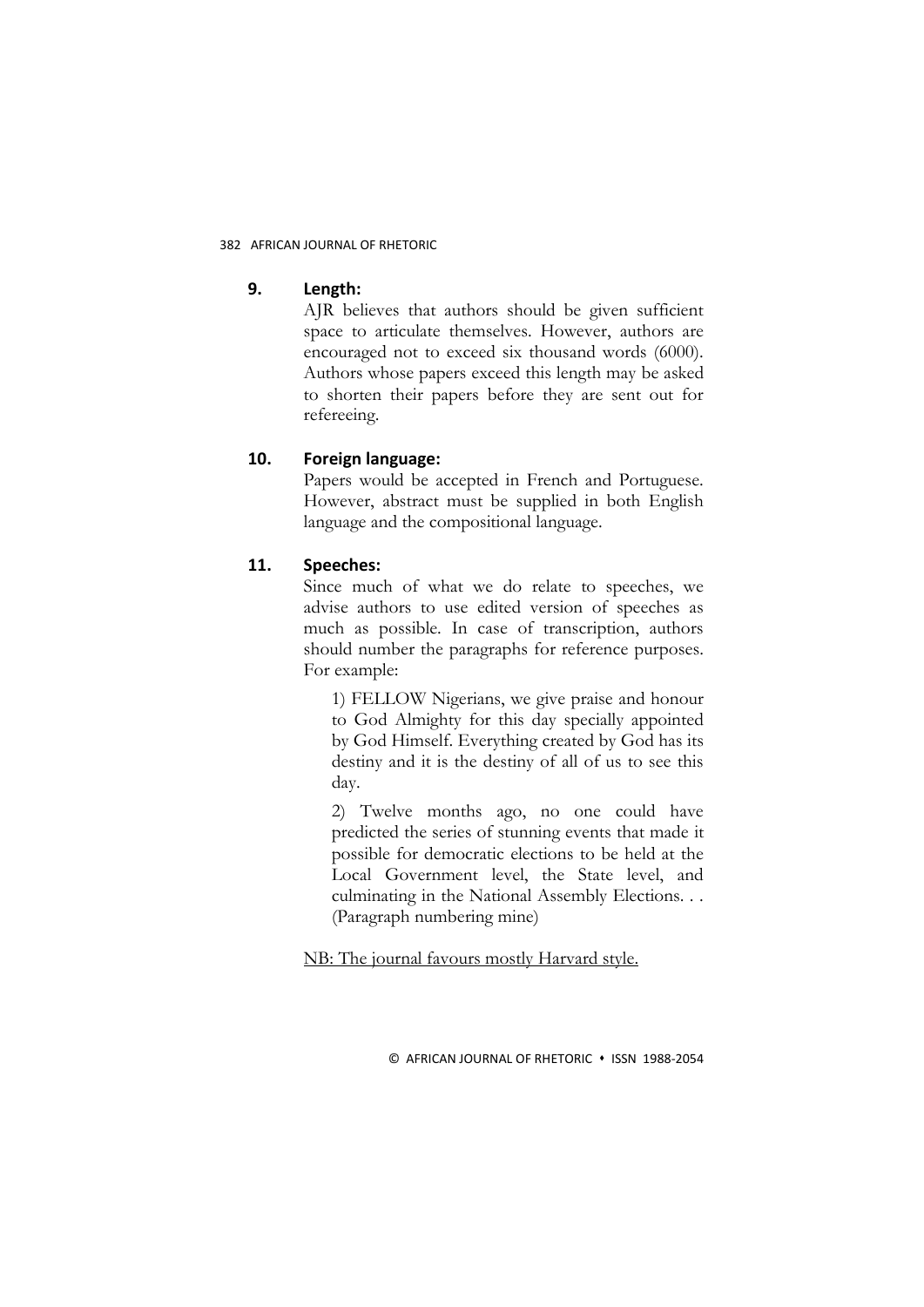AJR: EDITORIAL POLICY 383

# **12. Page Fees**

Please be advised that as from 2022, AJR will be charging page fees to cover production cost and postage. Cost per page will be R100 (ZAR) per page and \$10 per page (USD for contributors from Europe and America). Payment should only be made when the paper has been approved for publication.

# **13. Conflict of Interest**

Reviewers and potential contributors are encouraged to declare any form of conflict of interest that might be involved, either in the evaluation of papers, or, in submission of papers to be considered for publication by *AJR* Editorial Board.

# **14. Authors' Details**

Given the blind review policy of the journal, the first page of submissions should include authors' names, affiliation and titles of paper only.

### **15. Accreditation Matters**

The African Journal of Rhetoric (AJR) is SAPSE accredited and subscribes to the codes of Best of peer review best practices. In addition to the present Editorial Guidelines, read ASSaf Code of Best practices by visiting the following URL: [https://www.assaf.org.za/files/2012/09/National-](https://www.assaf.org.za/files/2012/09/National-Code-of-Best-Practice-Body-Content-2.pdf)[Code-of-Best-Practice-Body-Content-2.pdf](https://www.assaf.org.za/files/2012/09/National-Code-of-Best-Practice-Body-Content-2.pdf)

# **16. Contact:**

**Editor AJR: African Journal of Rhetoric** AAR Secretariat A5 Schoongezicht 264 Main Road, Cape Town 7708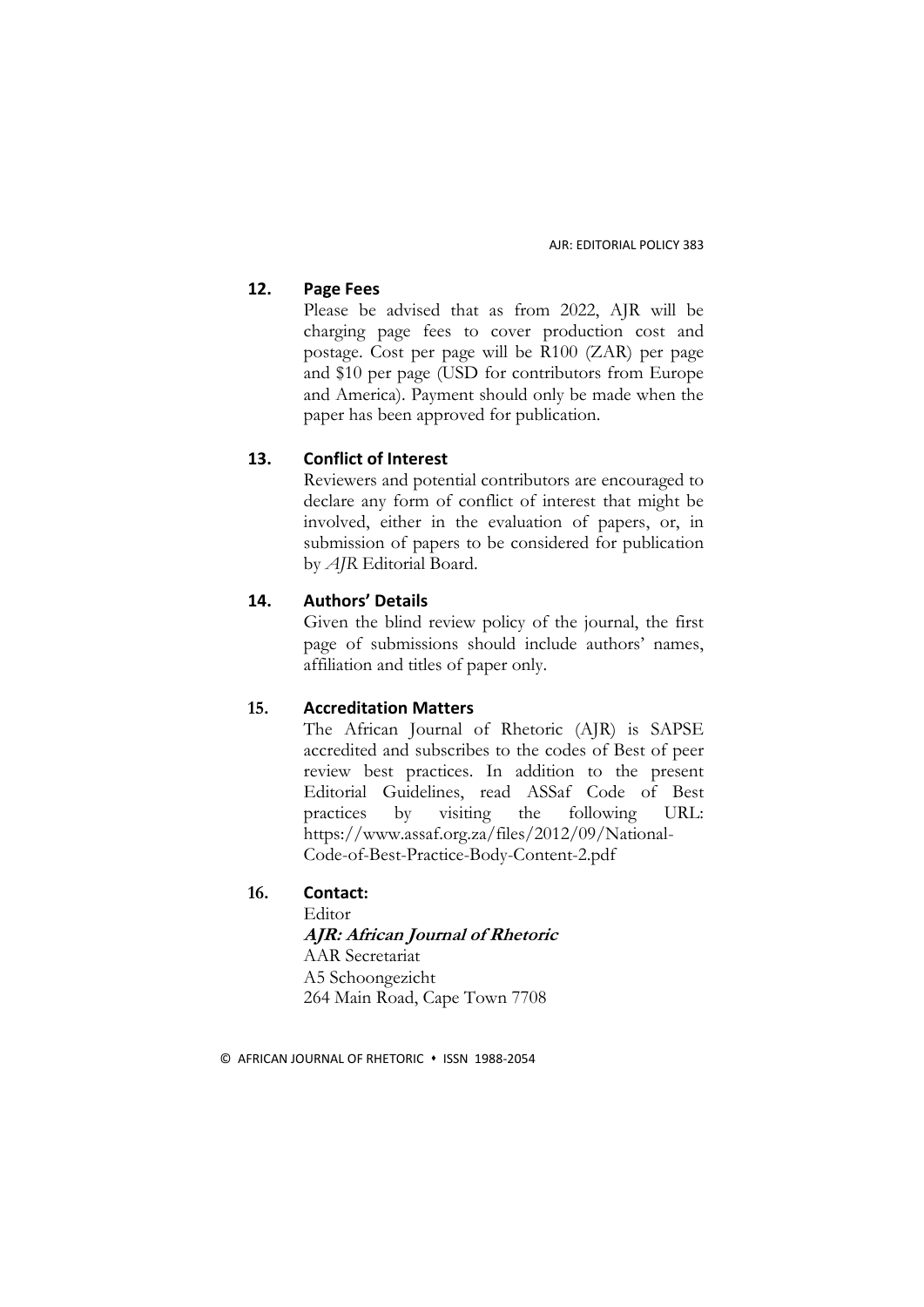South Africa **Emails:** aar.southafrica@gmail.com; aar@afrhet.org **URL AJR:** [http://reference.sabinet.co.za/sa\\_epublication/aar\\_rhetoric](http://reference.sabinet.co.za/sa_epublication/aar_rhetoric) **URL AAR**: www.afrhet.org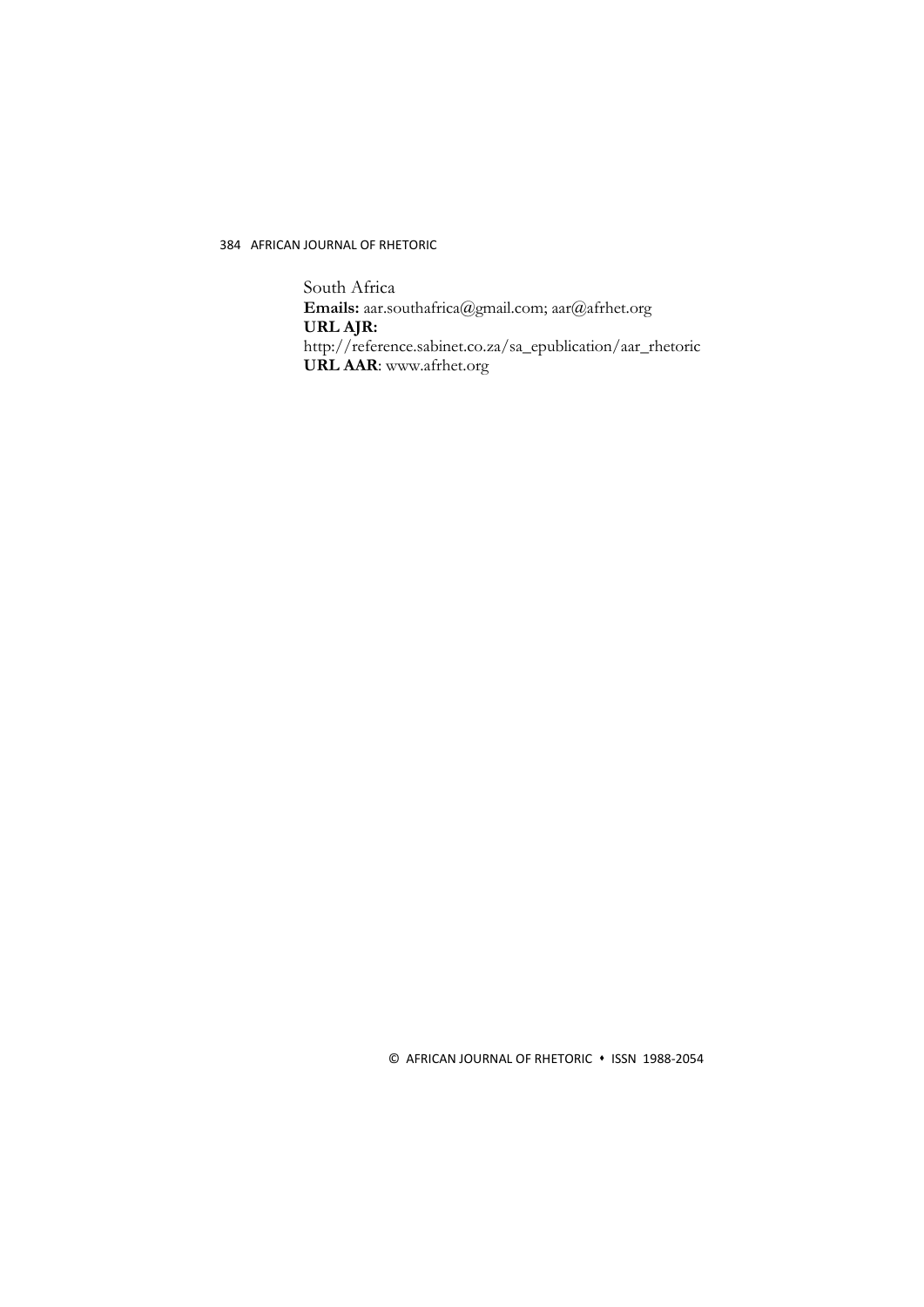AJR: EDITORIAL POLICY 385



# **African Journal of Rhetoric: Afr. j. rhetor. ISSN 1998-2054 Volume 1 2009**



**Moments of Engagement—**

**Power, Rhetoric and Protests**

#### **Contents**

Editorial; Acknowledgments; 'African Rhetoric: Possible Directions' *Segun Ige*; 'Rhetoric in Africa: Three Encounters' *Philippe-J. Salazar;* 'Media Rhetoric and Social Responsibility in Nigeria' *Isola, Olusola O. and Babatunde, Adebimpe*;

'Language of Terror: Perspectives from the Global South' *Feyi Adeoye*; 'Mass Action and the Law; Can South Africa do without the Regulation of the Gatherings Act?' *Qhuba Dlamini* ; 'A Community Speaks: David and Goliath revisited, or, A Tale of Two Municipalities' *Adrian Bellengere*; 'The Police, Protest Behaviour and Nigeria's Emergent Democracy: Beyond the Rhetoric of Colonial Inheritance' *Innocent Obinna Ihunna*; 'The Fourth Estate: The Politics of Art In 19th Century Italy' *Franco Frescura*; 'France 1995-2005: When Social and Political Protests Defy the Mainstream' *Daniele Obono*; 'Reflections on Mass Action, Ethics and Rationality: A Glimpse into Unionised Activity in the Education and Health Sectors in South Africa' *Paulus Zulu*; 'Global Civil Society Strategies for Social Justice: Joining Praxis and Political-Economic Analysis' *Patrick Bond*; 'Rhetoric, Political Transition(s) and Democratic Violences: The Case of Nigerian Presidential Inaugural Speeches' *Segun Ige*; List of the Contributors; Editorial Board; Submission Guidelines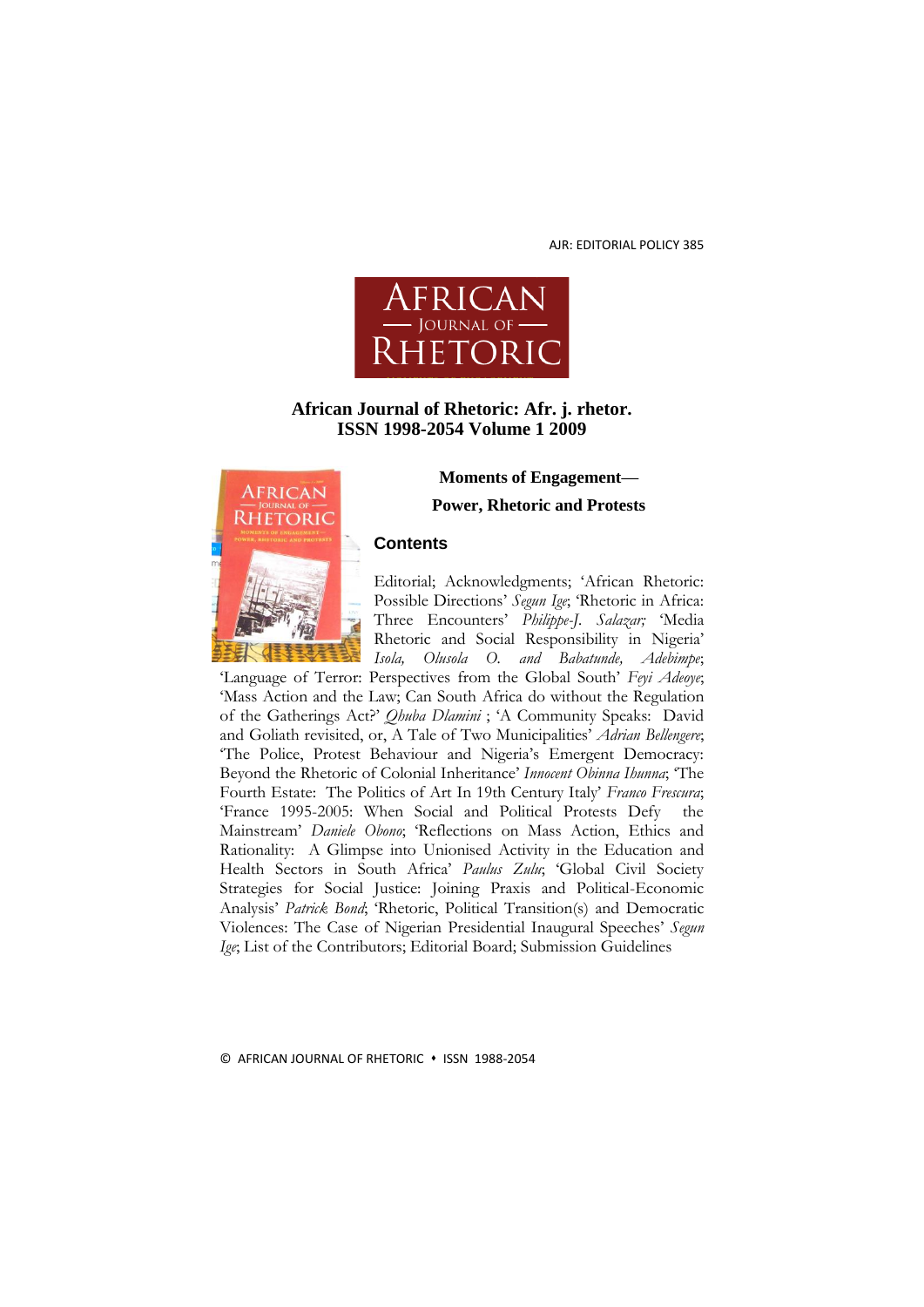#### **African Journal of Rhetoric: Afr. j. rhetor.**



#### **ISSN 1998-2054 Vol 2 Rhetoric in the Time of AIDS: African Perspectives**

# **Contents**

'Editorial'; 'Acknowledgements'; 'Rhetoric and the challenges of HIV/AIDs Management: Promoting Health-enabling Dialogue through Mediated Communication,' *Catherine Campbell and Kerry Scott*;

'Silences in AIDS Related Conversations,' *Leana Uys*; 'HIV/AIDS-Related Beliefs at the University of Limpopo' *Kees Verheij and Carel Jansen*; 'Risky Business: The Psychology and Anatomy of HIV/AIS in Africa,' *Debo Akande*; 'Promoting Voluntary Counselling and HIV-Testing (VCT) amongst South African Students: Quick and Easy,' *Piet Swanepoel*; Democracy, Civil Society and the Commidification of AIDS in Africa, Akin Iwilade; "Living in a Box': Rhetorical Dilemmas in Young Heterosexual Masculinities', *Kaymarlin Govender*; 'An Axe to Grind: Risky Rhetoric in Unilever Brand Marketing,<sup>'</sup> *Judith King*; 'Towards Instrumental Rhetoric', *Segun Ige*; 'AIDS, Rhetoric and the Silence of Lived Experience: Reflections on the South African Epidemic,' *Warren Parker*.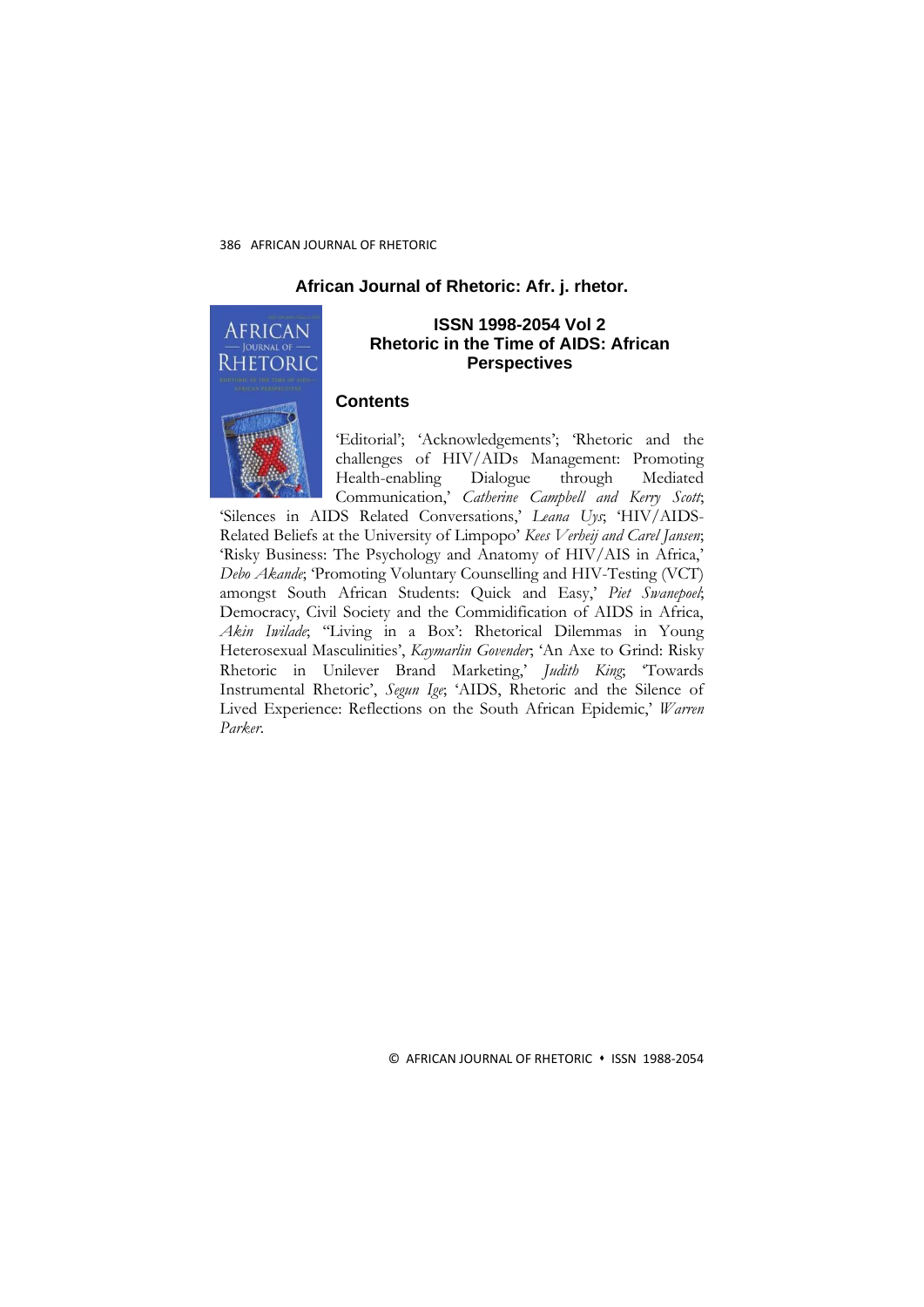### **African Journal of Rhetoric: Afr. j. rhetor.**



# **ISSN 1998-2054 Vol. 3 HIV/AIDS, Rhetoric and Associated Discourses: African Perspectives**

#### **Contents**

Editorial Notes, vii; Acknowledgements, xii; **Articles:**  The Human Factor, the Chasm and HIV/AIDS: Between Rhetorical Pronouncement and Service Provision, 15, *Senyo Adjibolosoo*; Bogus Representation: Photographic Rhetoric and Racially Constructed

Images in SA HIV/AIDS Discourse 39, *Khatija Khan*; Contradictory HIV/ AIDS Rhetoric in Zimbabwe: An Analysis of Selected Online Media Texts 55, *Rewan Makamani*; To Use or Not to Use Teenage Slang in Message-Based HIV Campaigns?: That is the Question 83 *Elvis Saal*; The Rhetoric of hiv/AIDS Pathology in Africa: Interrogating the Trilogy of Hyper-Sexuality, Moral Prudence and Profiteer Interests 115 *Innocent Obinna Ihunna*; Play Rhetoric Across Generations Within the Family: A Window of Opportunity to Discern the African Condition 134, *Elewani Ramugondo*; progressive policy framing: Kofi Annan's Rhetorical Strategy for Global Forum on Migration and Development 156 *Des Gasper and Bernice Roldan*; 'Sexual or Not?': HIV & AIDS Knowledge, Attitudes and Sexual Practices Among Intellectually Impaired and Mainstream Learners in Oyo State, Nigeria 197, *Toyin Aderemi and Basil Pillay;* Editorial Policy 219.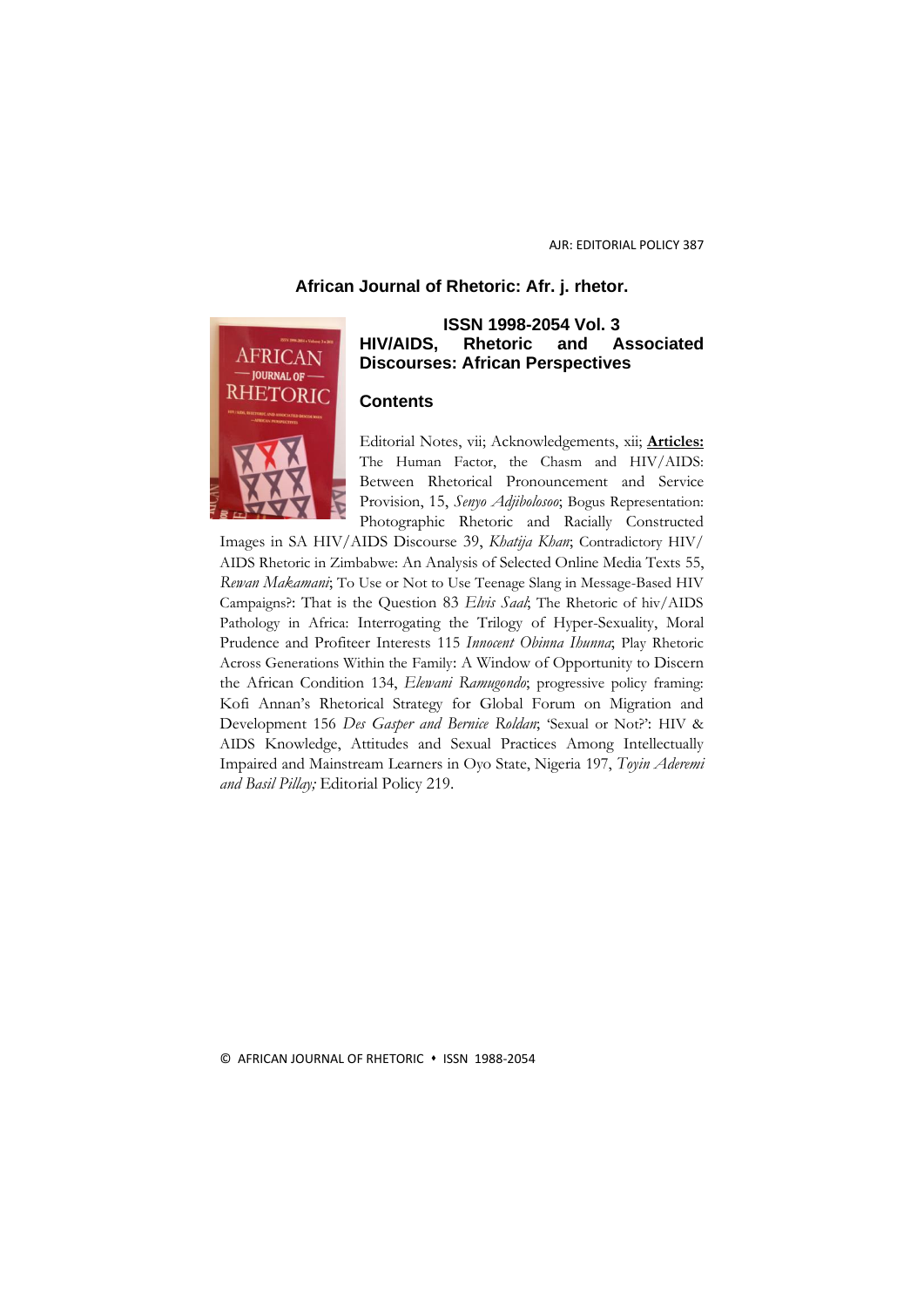#### **African Journal of Rhetoric: Afr. j. rhetor.**

#### **ISSN 1998-2054 Vol. 4**



Editorial Notes, vii; Acknowledgements, xx; **ARTICLES:** *Segun Ige* African Presidential Rhetoric: Theorising Transformational Political Speechmaking, 21; *Kermit Campbell* Playing or Proving the Enemy? Mandela's Rhetorical Test, 48; *Adeyemi Adegoju* Rhetorical Strategies in President Ellen Johnson Sirleaf's

First Inaugural Address, 67; Segun Ige, Tim Quinlan and Busayo Ige, Instrumentalising AU Declarations: Rhetoric, Multiculturalism and HIV/AIDS, 91; Rewai Makamani, African Proverbs and Conflict Management: A study of Selected Shona, Oshiwambo, Yoruba and Swahili Proverbs, 122; *Adaora Osondu*, Gendering Political Discourse in Post Conflict Niger Delta, 150; **REVIEW**: Elewani Ramugondo, 'African Responses to HIV/AIDS: Between Speech and Action' (2012) Segun Ige and Tim Quinlan (eds), 180;